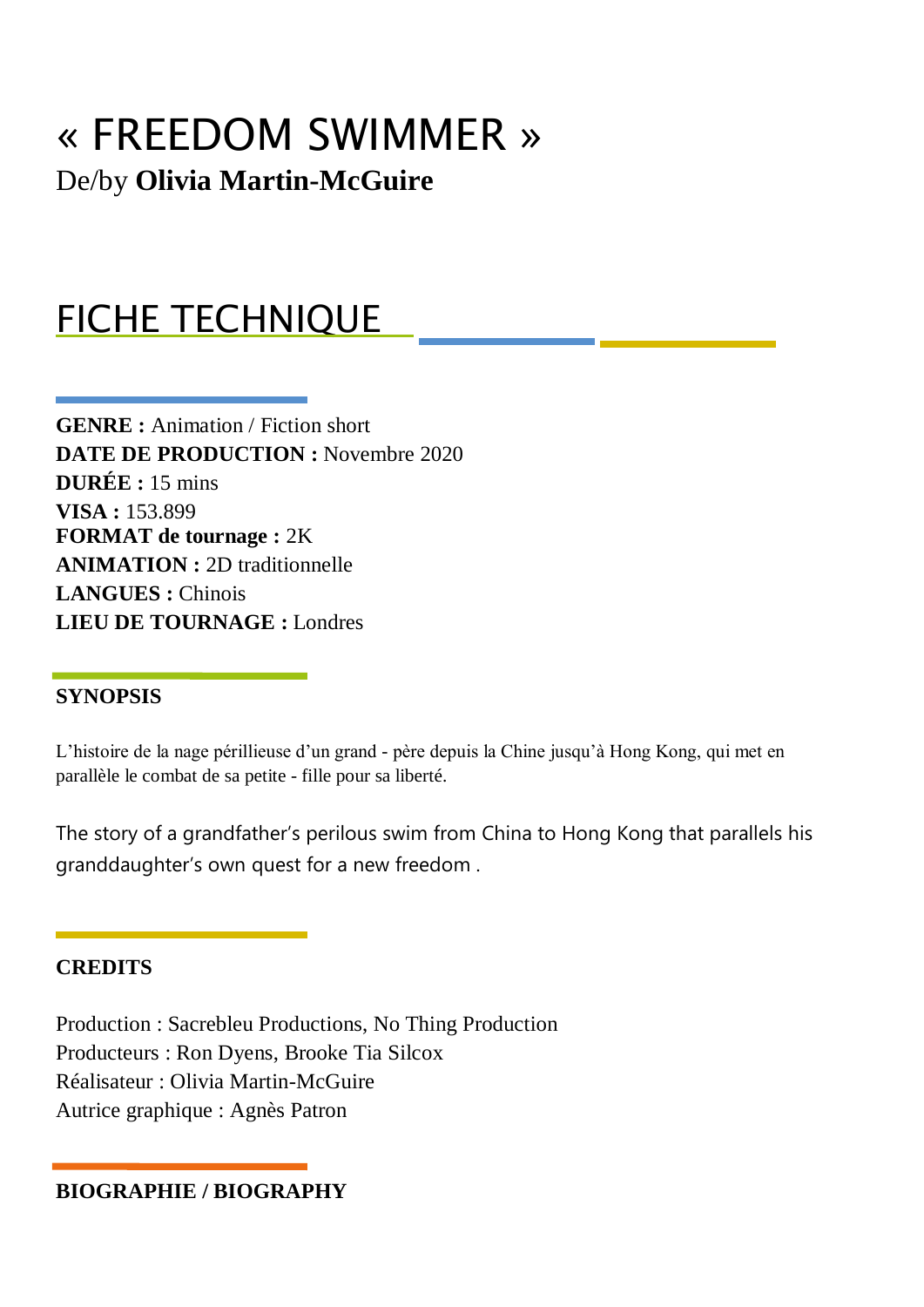Olivia Martin-McGuire est une documentaliste/photographe australienne basée à Londres après un long séjour en Chine et à Hong Kong. Elle a récemment réalisé son premier long métrage documentaire, ChinaLove, pour ABC Television. Il a été nommé pour le prix du meilleur documentaire au Festival du film de Sydney et a été présenté en première internationale au DOCNYC. Il a été projeté dans les cinémas australiens, sur ABCTV et est toujours diffusé dans les festivals internationaux. Il a été nominé pour le Screen Producer Australia Award et a été hautement recommandé lors du prix de l'Association of International Broadcasters à Londres. La série photographique du projet a été présentée dans de nombreuses publications internationales, dont TIME, The Guardian et VICE. La série a également été exposée dans le cadre du HeadOn Photo Festival à Sydney, au Pier2Art Centre à Taiwan et au Shanghai Centre for Photography. Auparavant, en tant que photographe, Olivia a exposé en Australie et en Chine dans de nombreux, musées, galeries et festivals de photographie et a travaillé pour diverses publications internationales. Elle fait partie d'un groupe de journalistes photo et vidéo (Eyes On China) et développe actuellement plusieurs nouveaux projets de documentaires hybrides.

Olivia Martin-McGuire is an Australian documentary filmmaker/photographer based in London after a long stay in China and Hong Kong. She recently directed her first feature documentary, ChinaLove, for ABC Television. It was nominated for the Best Documentary Award at the Sydney Film Festival and had its international premiere at DOCNYC. It has been screened in Australian cinemas, on ABCTV and is still being shown at international festivals. It was nominated for the Screen Producer Australia Award and was highly commended at the Association of International Broadcasters Awards in London. The project's photographic series has been featured in numerous international publications including TIME, The Guardian and VICE. The series has also been exhibited at the HeadOn Photo Festival in Sydney, the Pier2Art Centre in Taiwan and the Shanghai Centre for Photography. Previously, as a photographer, Olivia has exhibited in Australia and China in numerous museums, galleries and photography festivals and has worked for various international publications. She is part of a group of photo and video journalists (Eyes On China) and is currently developing several new hybrid documentary projects.

#### **FILMOGRAPHIE / FILMOGRAPHY**

ChinaLove (2019) Freedom Swimmer (2020)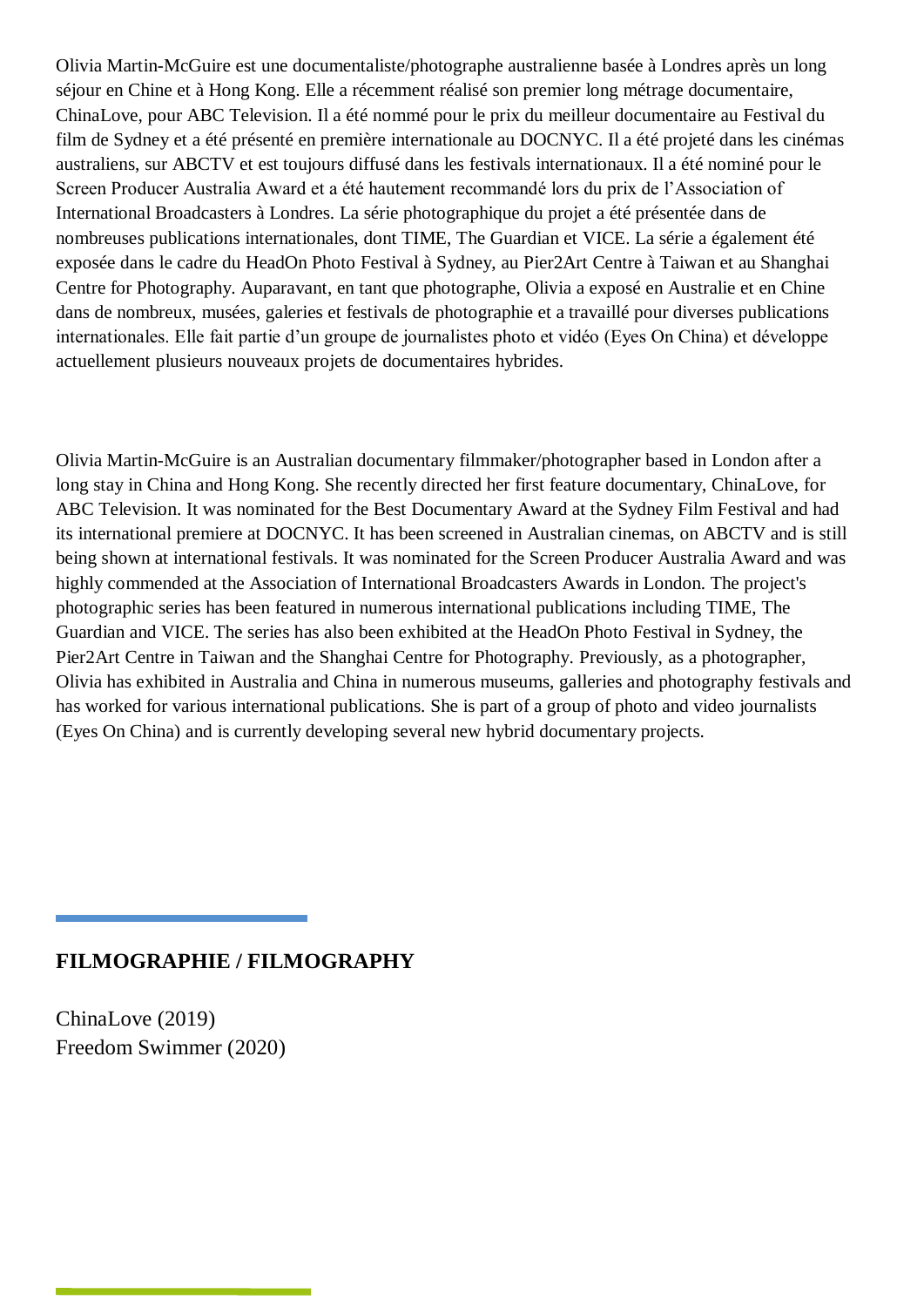### **PRIX / AWARDS**

- 2021 Mixed-Media Narrative Short Spark Animation
- 2021 Yoram Gross Award Sydney Film Festival
- 2022 Best Animation Aspen Shortsfest
- 2022 Ellen Award Aspen Shortsfest
- 2022 Best Short Documentary Australian International Documentary Conference (AIDC)
- 2022 Film House Award Athens International Film and Video Festival
- 2022 Best Short Film Cardiff Animation Festival
- 2022 Best Animation Spark Film Festival
- 2022 Best Creative Kendal Mountain Film Festival
- 2022 Best Short Film Award Millenium Docs Against Gravity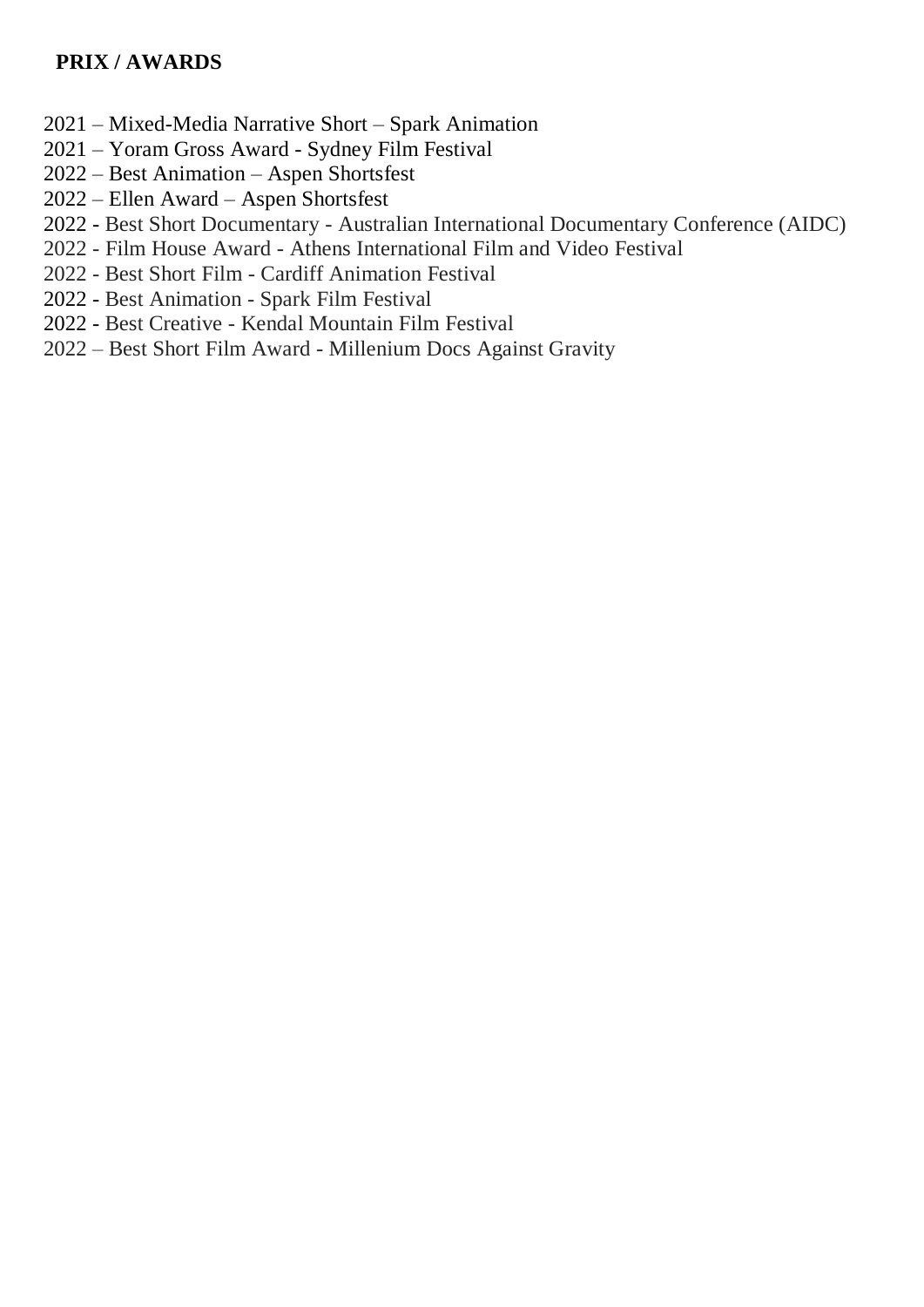## **SELECTIONS EN FESTIVAL / FESTIVAL SELECTIONS**

- 2021 Spark Animation (Canada)
- 2021 Sydney Film Festival (Australia)
- 2021 POFF Tallinn Black Nights Film Festival (Estonie)
- 2021 Animateka International Animation Film Festival 2021 Melbourne International
- Film Festival (Australia)
- 2021 Loudoun Arts Film Festival (United States)
- 2021 DC Shorts (United States)
- 2021 DOC NYC (United States)
- 2021 Kendal Mountain Festival (England)
- 2021 IFFR International Film Festival of Rotterdam (Netherlands)
- 2021 (Brussels) International Film Festival BRIFF (Belgique)
- 2021 Forum des images (France)
- 2021 Aix-en-Provence (France)
- 2021 Flickerfest (Australia)
- 2022 Spark Film Festival
- 2022 Athens International Film and Video Festival
- 2022 Australian International Documentary Conference (AIDC)
- 2022 10th Asia Pacific Triennial (QAGOMA)
- 2022 Slamdance (United States)
- 2022 Festival du film d'animation de Rennes (France)
- 2022 Santa Barbara (United States)
- 2022 Minimalen Short Film Festival (Norway)
- 2022 Aspen IFF (North America)
- 2022—International Fantastic festival of Porto Alegre (Brazil)
- 2022 Glass (North America)
- 2022 Mecal Pro, the Barcelona International Short and Animation Festival
- 2022 Salem Film Festival
- 2022 Movies that Matter foundation (Amsterdam)
- 2022 Tricky Women Film Festival (Austria)
- 2022 Boulder Film Festival (United States)
- 2022 Cleveland International Film Festival (North America)
- 2022 Florida Film Festival (North America)
- 2022 Stuttgart ITFS (Germany)
- 2022 Film House Award
- 2022 Cardiff Animation Festival
- 2022 World Open Water Swimming Association Awards
- 2022 Millenium Docs Against Gravity (Poland)
- 2022 Huesca International Film Festival (Spain)
- 2022 Official Selection, Veterans Film Festival, Sydney, (Australia)
- 2022 One World Media Awards
- 2022 Docudays UA International Human Rights Documentary Film Festival, (Ukraine)
- 2022 19th In the Palace, (Bulgaria)
- 2022 Fantaspoa, (Brazil)
- 2022 RiverRun Film Festival (United States)